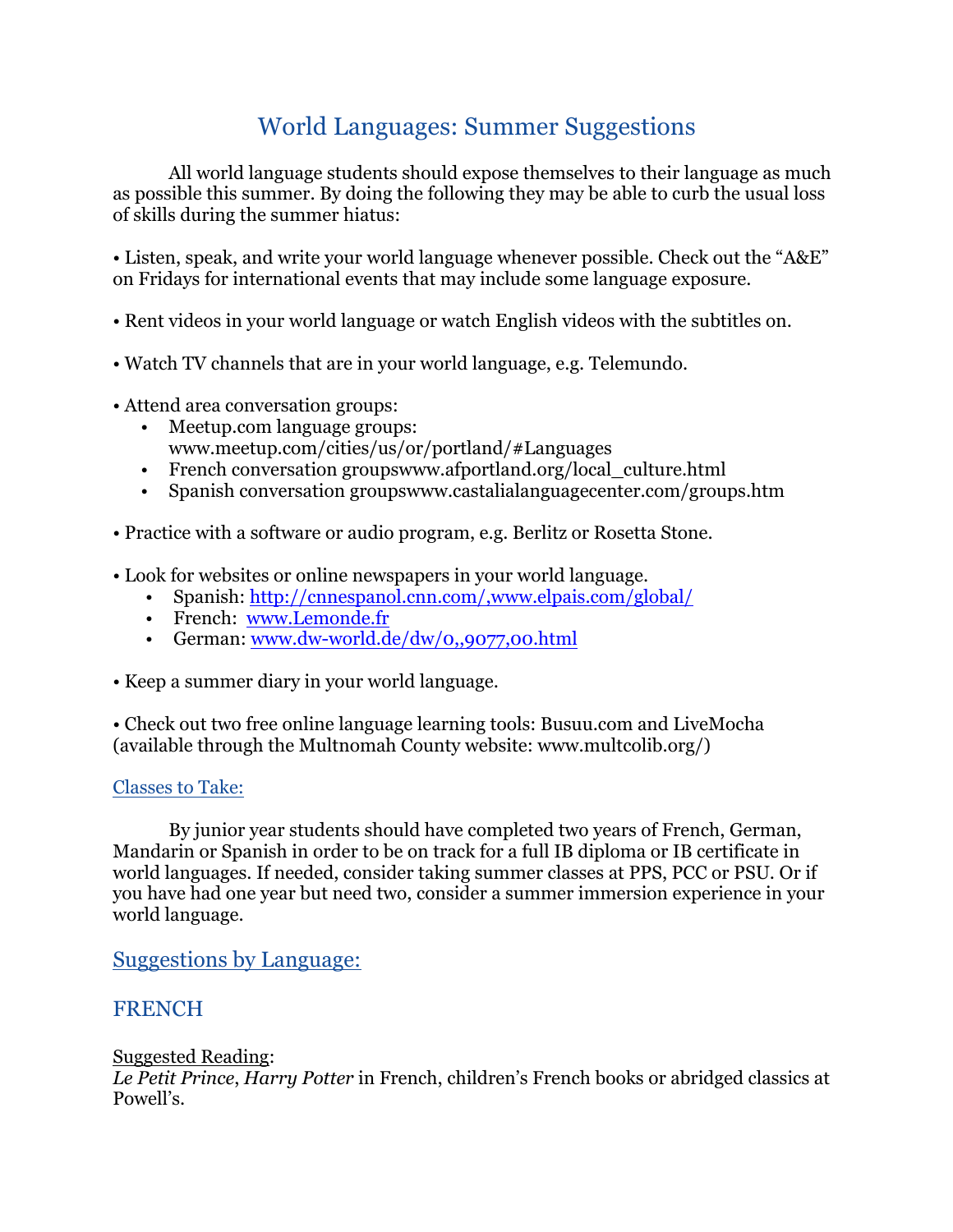Films to Watch:

• Consult AF Portland to find listings of French film showings, rent from Netflix or borrow from Multnomah County Library.

• Youtube – for French/Francophone music videos and children's cartoons (Babar/Tchoupi /Barbapapa)

#### Culture:

• Go to www.AFPortland,com (Alliance Francaise) to find out about French cultural activities: festivals, cinema, readings, guest speakers, French-speaking groups, food, etc. Try to take part in at least one activity this summer to report back next fall.

# GERMAN

Check with the German-American Society (Deutsches Haus at 7901 SE Division,503- 775-1585) and see what activities are happening or what groups you can join, e.g. choirs, sprachgruppen, stammtische. Visit www.germanamerican.org.

#### Suggested Reading:

Powell's Books has a great selection of German language books. Choose anything in the Children's or Young Readers' section.

#### Films to Watch:

Check Movie Madness or Netflix for a great selection of German language films. Avoid anything that isn't rated.

#### Classes to Take:

- PCC offers an accelerated first-year course that will greatly increase your success in IB German 7-8.
- The German-American School of Portland sponsors both Kindersommer for 3-6 year olds and World Language Day Camps for grades 2-10. See their website http://gspdx.org or call 503-626-9089 for more details.

# MANDARIN CHINESE

#### Suggested Reading:

• Chinese Breeze reading series and Tales and Traditions. These are short chapter books for Chinese learners. They come with CDs so you can listen to the books. They are available to purchase at http://www.cheng-tsui.com

• Powell's Books has a section on Chinese books. They have fun books that fit different levels of reading proficiency.